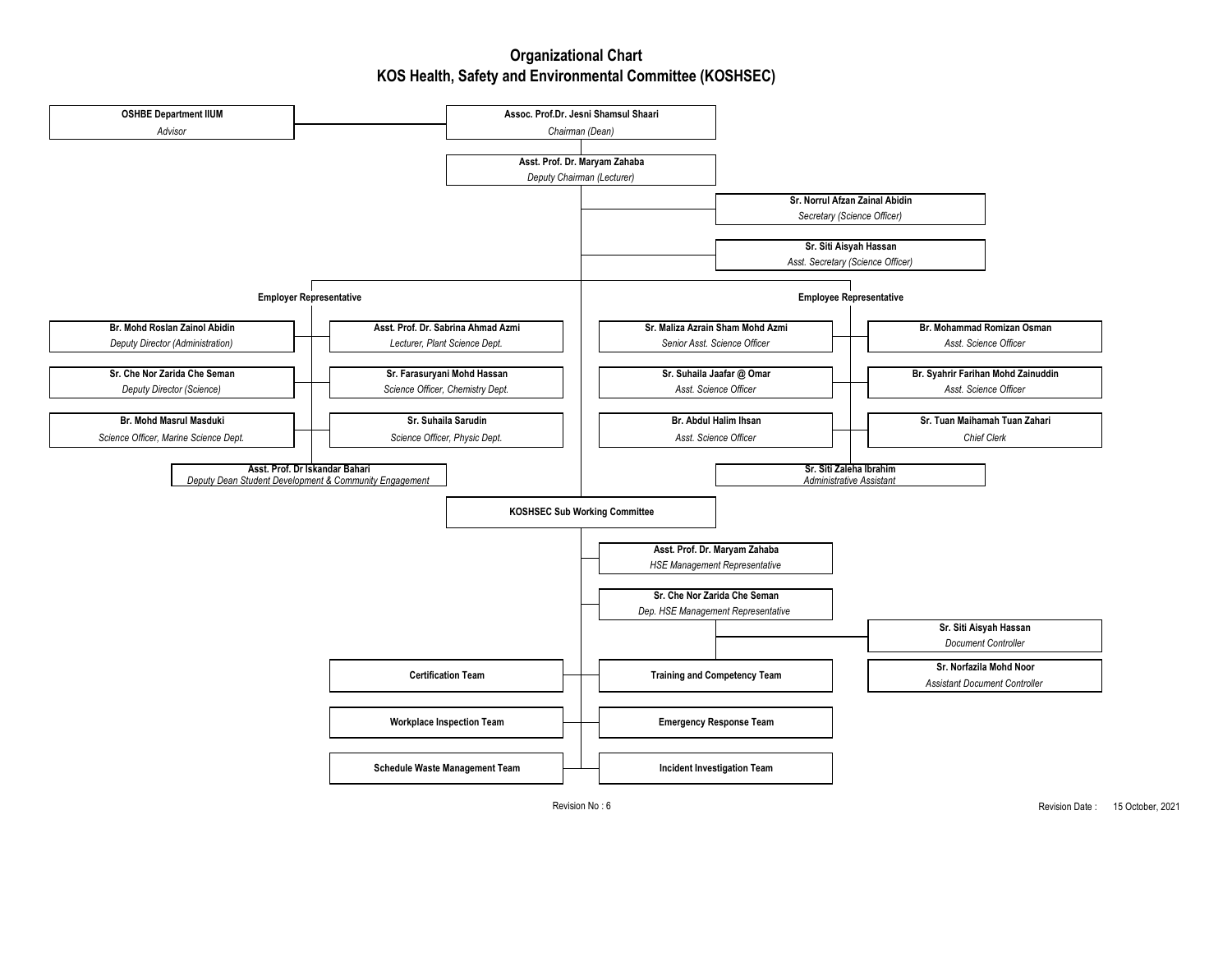## **Organizational Chart KOSHSEC - Emergency Response Team Sub Working Committee**



*Revision No : 6* Revision Date : 15 October, 2021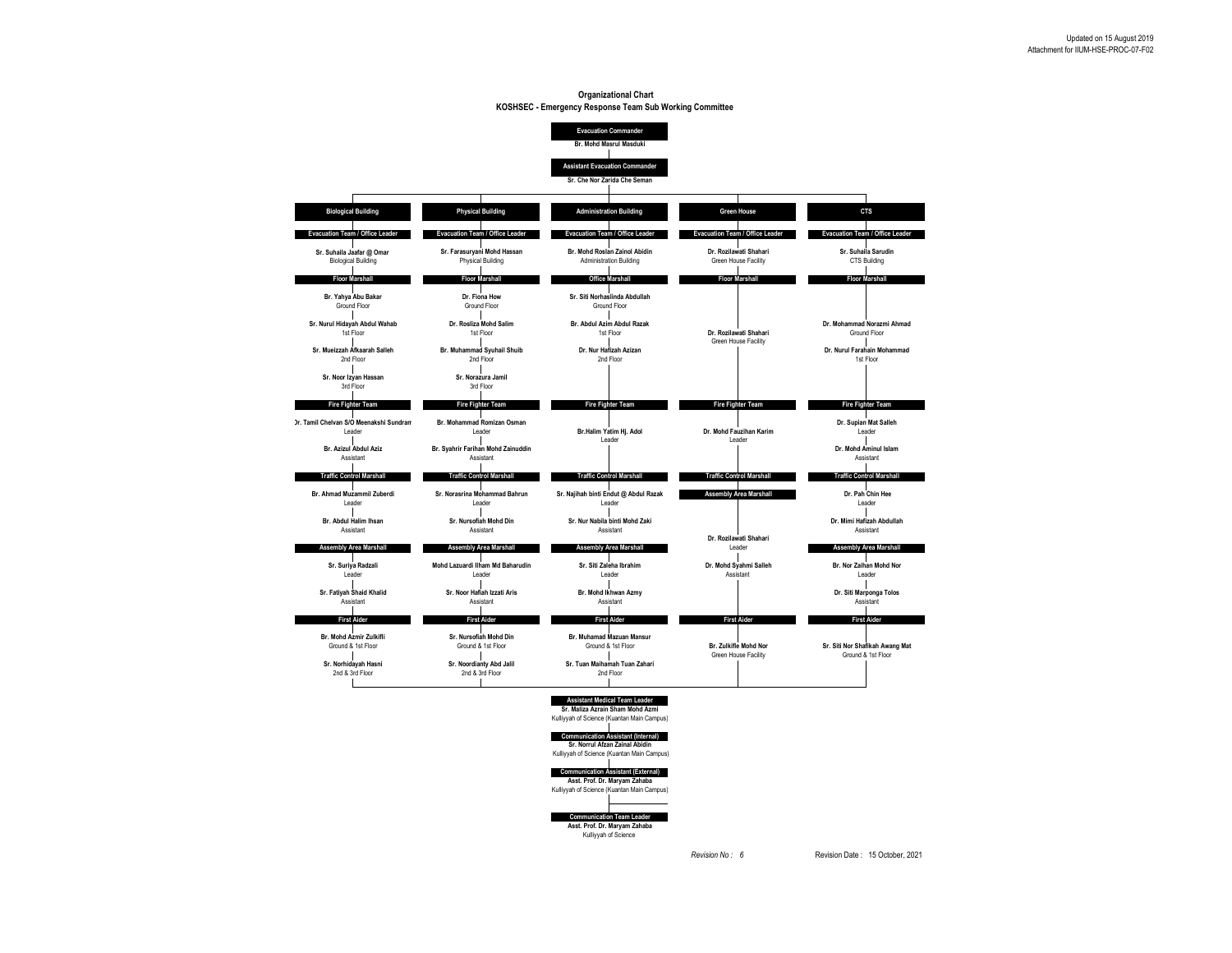## **Organizational Chart KOSHSEC - Workplace Inspection Sub Working Committee**



Revision No : 6

Revision Date : 15 October, 2021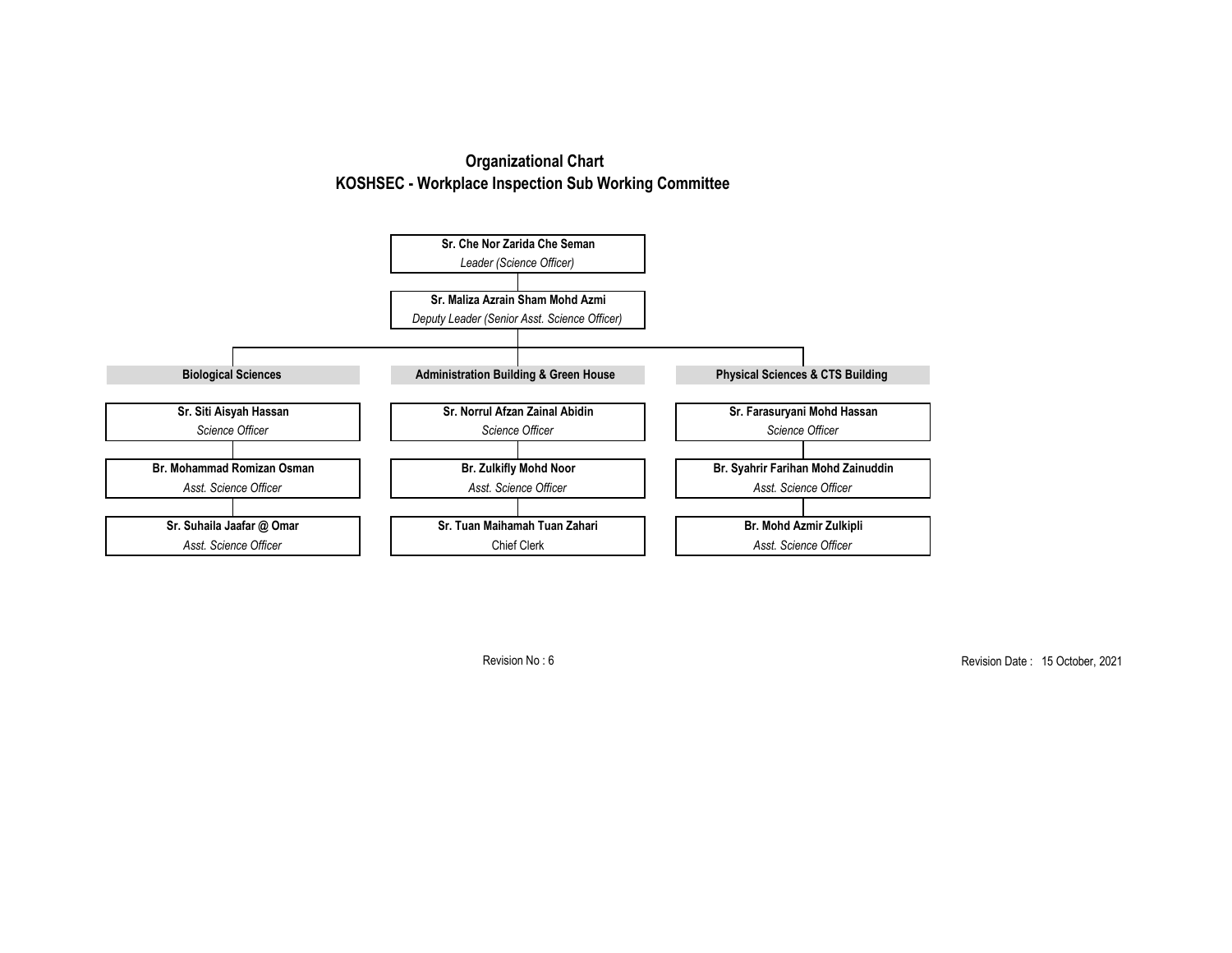



Revision No : 6

Revision Date: 15 October, 2021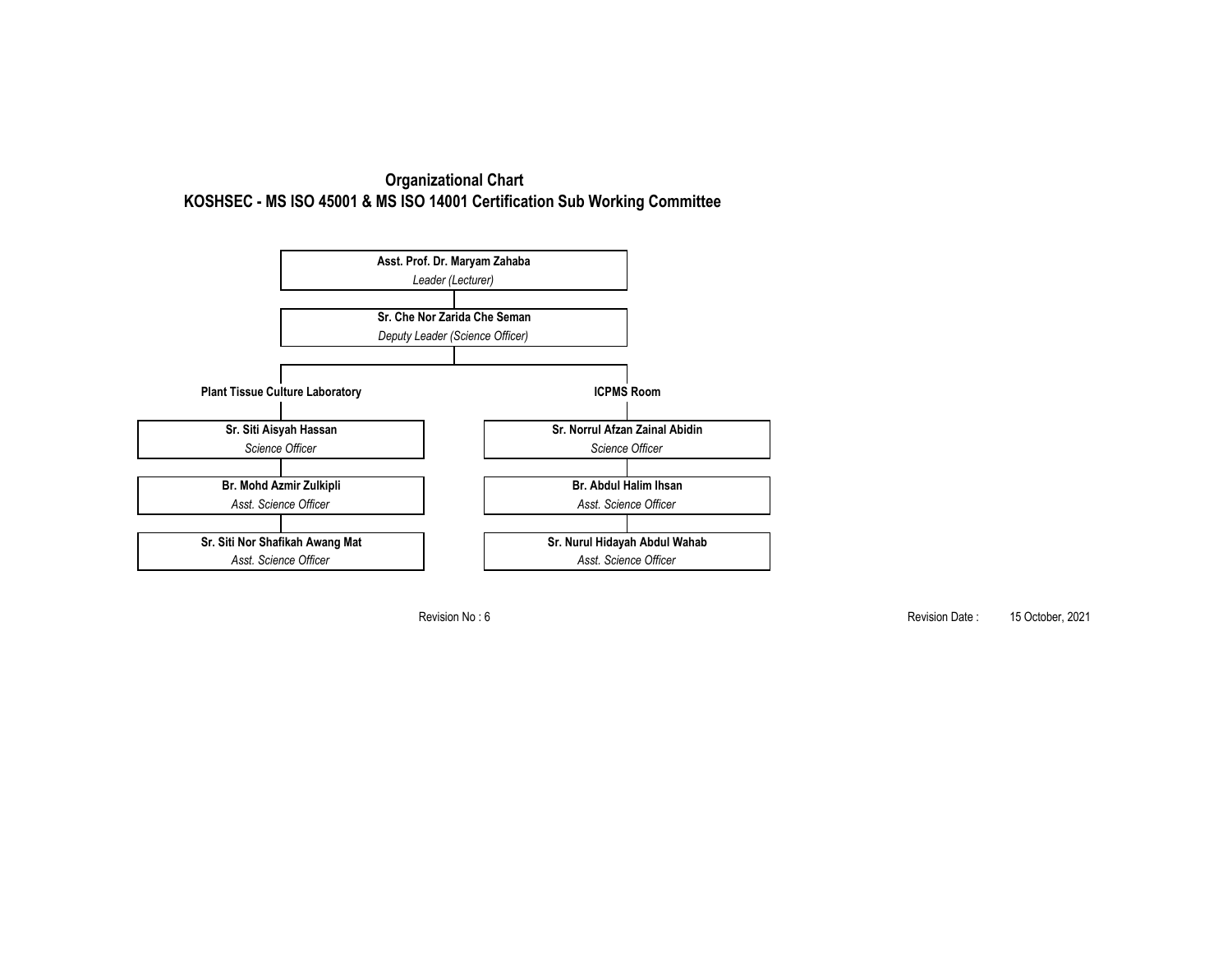



Revision No : 6

Revision Date: 15 October, 2020